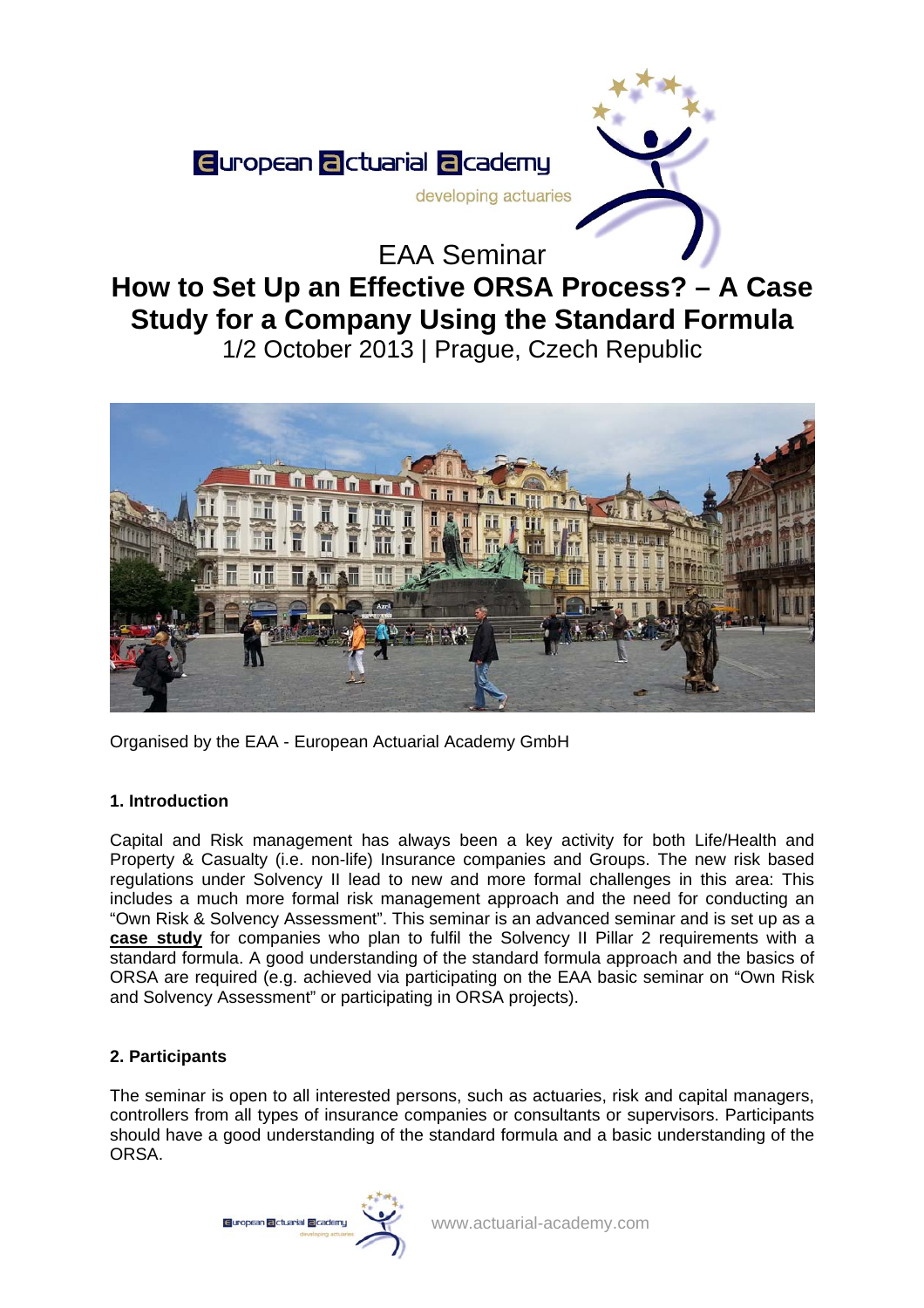#### **3. Purpose and Nature**

The aim of this seminar/case study is for participants to learn based on a practical example how to solve key issues related to the ORSA and Enterprise Risk Management using a standard formula approach. The case study is set up in a way that two solo companies (Non Life, Life & Health business) of an insurance group are considered. For each of these companies an ORSA process needs to be set up (as part of a larger group).

The seminar will only focus on presentations in a limited way, but its core will be a practical case studies and interactive group discussions. The seminar will be of interest for participants who work for an insurance group or a subsidiary of a group company (it will not matter if the mother Company is a big international group or just a local insurance group itself).

Key focus will be given on how to assess the suitability of the standard formula and how to arrive to an overall solvency need (using combined quantitative and qualitative methods), but also how this overall solvency need can be used for setting up the risk strategy, defining risk appetite and limits and how the link to the business and strategy planning process can be practically achieved. The case study is based on the standard formula.

#### **4. Lecturers**

#### **Andreas Schlögl**

Andreas is a qualified actuary since 2006 within the German Actuarial Association having over 9 years experience in the industry. He works as Senior Manager for Ernst & Young within the European Actuarial Service Organization, leading several projects for ORSA and Internal Model Approval Process for large European Insurance Groups and entities covering both non-life and life/health business. He used to work for Hannover Re in the non life actuarial and risk management department in the first 5 years of his career.

#### **Dr. Nader Razouk**

Nader Razouk is a Manager at Ernst & Young and works in the actuarial service practice. The majority of his projects are in the area of Solvency II in particular around Pillar I (Standard Model implementations), Pillar II (ORSA and Governance topics) and IMAP implementation projects. Nader holds a PhD in mathematics and since 2010, he regularly lectures on seminars of the German and European Actuarial Academy.

## **5. Language**

The language of the seminar will be English.

## **6. Programme**

#### **Tuesday, 1 October 2013**

| 08.45-09.00 | Registration                                                       |
|-------------|--------------------------------------------------------------------|
| 09.00       | Introduction & welcome and opening of day 1                        |
| 09.00-09.45 | Overview of the case study (company, standard formula)             |
| 09.45-10.45 | Qualitative risk identification                                    |
| 10.45-11.00 | Coffee Break                                                       |
| 11.00-12.30 | Stress, Scenario and Sensitivity Testing                           |
| 12.30-13.30 | Lunch                                                              |
|             | 13.30-14.30 Assessment of the suitability for the standard formula |
|             |                                                                    |



www.actuarial-academy.com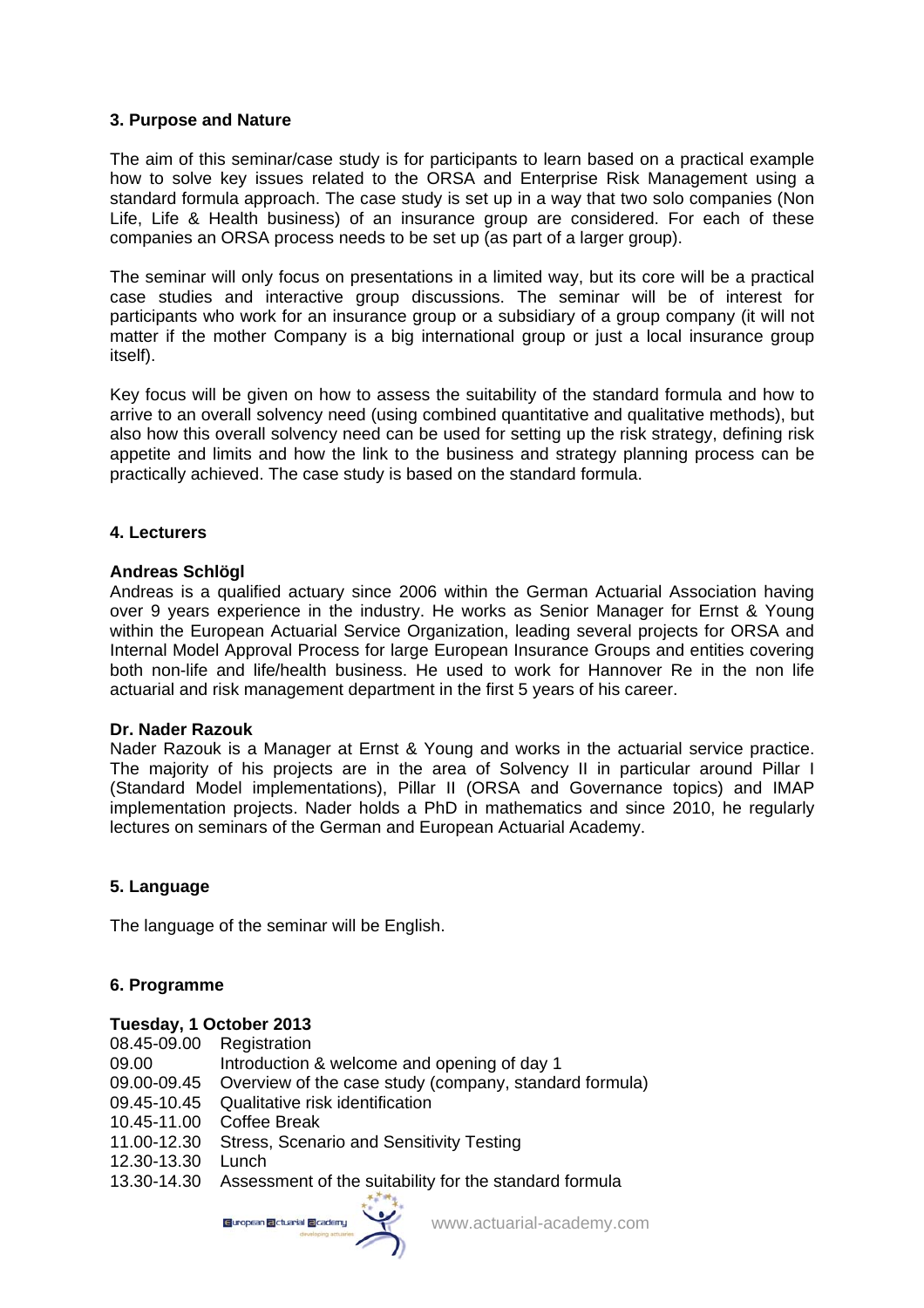14.30-15.15 Definition of overall solvency needs

- 15.15-15.30 Coffee Break
- 15.30-17:00 Definition of risk strategy and risk appetite
- approx. 19.00 Dinner

## **Wednesday, 2 October 2013**

09.00 Opening of day 2

- 09.00-10.30 Definition of a risk limit system (1/2)
- 10.30-10.45 Coffee Break
- 10.45-12.00 Definition of a risk limit system (2/2)
- 12.00-13.00 Lunch
- 13.00-14.00 Integration into Planning Process
- 14.00-15.00 How to bring it all together in a Group: The ORSA process and ORSA report
- 15.00-15.15 Concluding remarks, closing of the seminar

# **7. Fees & Registration**

Please register for the seminar as soon as possible because of the expected demand. If there are more persons interested in this seminar than places available we will give priority to the registrations received first. Please send your registration as soon as possible by using our online registration form at www.actuarial-academy.com.

Your registration is binding. Cancellation is only possible up to 4 weeks before the first day of seminar. If you cancel at a later date, the full seminar fee is due. You may appoint someone to take your place, but must notify us in advance. EAA has the right to cancel the event if the minimum number of participants is not reached.

Please always give your invoice number when you effect payment. Bank charges are to be borne by the participant. We will send you an invoice, please allow a few days for handling.

## **Your early-bird registration fee is € 710.00 plus 21 % VAT until 1 August 2013. After this date the fee will be € 790.00 plus 21 % VAT.**

# **8. Accommodation**

The seminar will take place at the Hotel Century Old Town Prague, Na Porici 7, 11000 Prague 1, Czech Repulic. Tel. +420/221 800 800 Fax: +420/221 800 801 www.hotelcenturyprague.com

We have arranged special prices for accommodation: A single room costs  $\epsilon$  120 per night incl. breakfast, VAT and local fees. This price is valid for bookings out of our allotment until 3 September 2013. Please book your accommodation directly with the hotel. Kindly book early, as our allotment includes a limited number of rooms, and note the hotels' cancellation policy.

# **9. CPD**

For this seminar, the following CPD points are available under the CPD scheme of the relevant national actuarial association:

Austria: 11 points